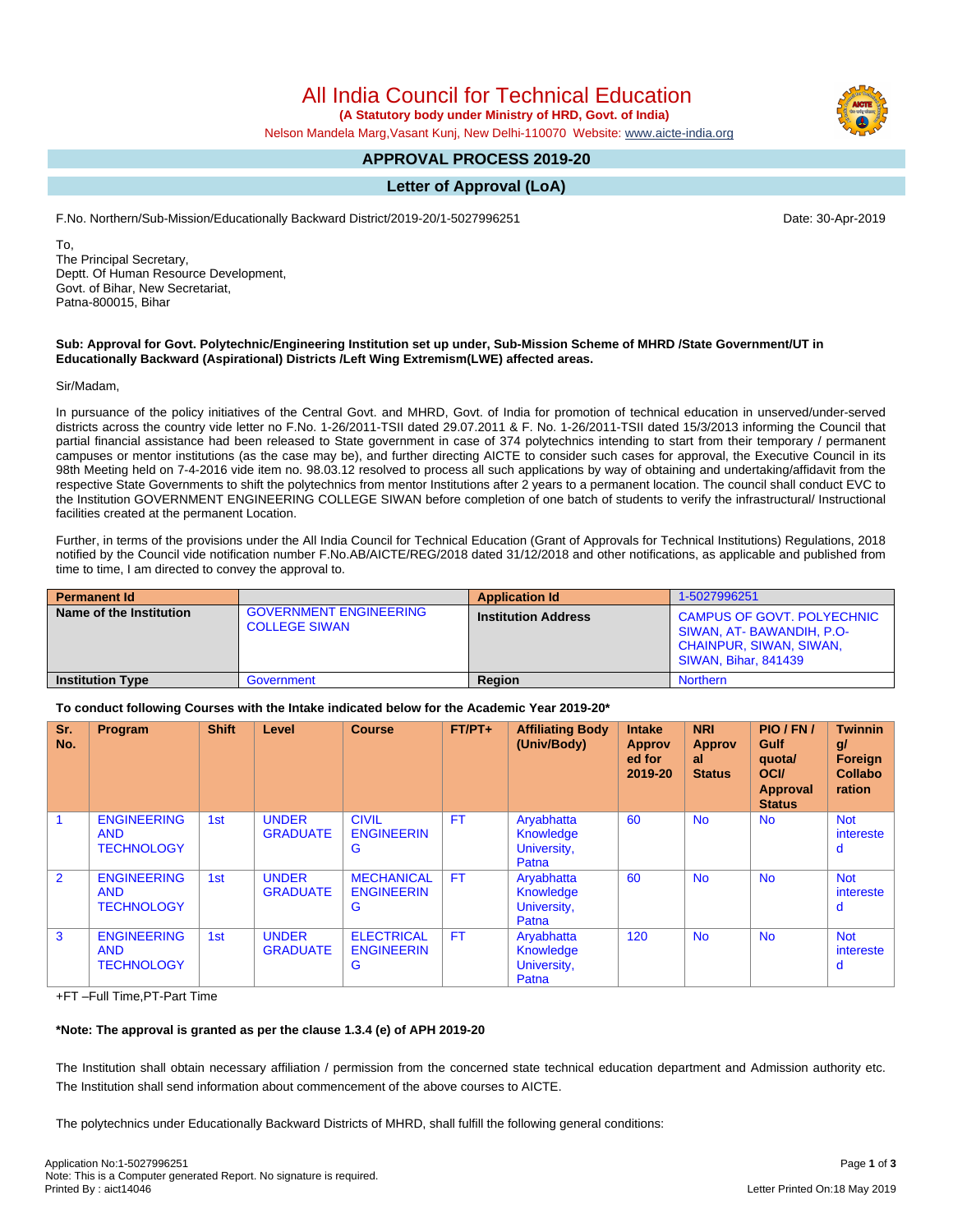- 1. It would run only the approved courses
- 2. The Approval is valid for only government polytechnics being set by State Government under F.No. 1-26/2011-TSII dated 29.07.2011 & F. No. 1- 26/2011-TSII dated 15/3/2013.
- 3. Those running in the Temporary location / mentor Institution will shift to permanent location within two years.
- 4. The admission shall be made strictly as per the course intake approved by the AICTE
- 5. The admissions shall be made in accordance with the regulations notified by the Council from time to time.
- 6. The curriculum of the course, the procedure for evaluation / assessment of students shall be in accordance with the norms prescribed by the AICTE and concerned affiliating university / state technical board where-ever applicable.
- 7. The management of the Institution shall not close the Institution or the institution shall not discontinue any course(s) or start any new course(s) or alter intake capacity of seats without prior approval of the Council.
- 8. No excess admission shall be made by the Institution over and above the approved intake under any circumstances. In case any excess admission is reported to the Council, appropriate action as per the notified regulations shall be initiated against the Institution.
- 9. The institutions shall not have any collaborative arrangements with any Indian and / or Foreign Universities for conduct of technical courses other than those approved by AICTE without obtaining prior approval from AICTE. In case any violation is reported to the Council, appropriate action as per the notified regulations shall be initiated against the Institution.
- 10. The Institution shall not conduct any course(s) in the field of technical education in the same premises / campus and / or in the name of the Institution without prior permission / approval of AICTE. If found so, appropriate action as per the notified regulations shall be initiated against the Institution.
- 11. The institution shall not conduct any non-technical course (s) in the same premises / campus under any circumstances. In case any violation is reported to the Council, appropriate action as per the notified regulations shall be initiated against the Institution.
- 12. The institution shall operate only from the approved location. However, it may continue to create its infrastructure, facilities and other requirements at its permanent site.
- 13. The tuition and other fees shall be charged as prescribed by the Competent Authority within the overall criteria prescribed by the Council from time to time.
- 14. The Institution shall ensure proper utilization of the grant released by the MHRD under the scheme and shall follow the relevant instructions / guidelines issued by the MHRD in this regard and the accounts of the Institution shall be audited annually as per the government procedure.
- 15. The Director / Principal and the teaching and other staff shall be appointed in given time frame and selection shall be done according to procedures, qualifications and experience prescribed by the Council from time to time and pay scales are as per the norms prescribed by the Council from time to time.
- 16. The technical institution shall publish an information booklet before commencement of the academic year giving details regarding the institution and courses / programs being conducted and details of infrastructural facilities including faculty etc. in the form of mandatory disclosure. The information booklet may be made available to the stakeholders of the technical education. The mandatory disclosure information, as per directions in the AICTE website / Approval Process Handbook, shall be put on the Institution Website. The information shall be revised every year with updated information about all aspects of the institution.
- 17. It shall be mandatory for the technical institution to maintain a Website providing the prescribed information. The Website information must be continuously updated as and when changes take place.
- 18. If a technical Institution fails to disclose the information or suppress and / or misrepresent the information, appropriate action as per the notified regulations shall be initiated against the Institution.
- 19. AICTE may also conduct inspections with or without notifying the dates to verify specific complaints, to verify adherence to AICTE norms & standards, and to verify any mis-representation, violation of norms & standards, mal-practices etc.
- 20. The Institution by virtue of the approval given by Council shall not automatically become claimant to any grant-in-aid from the Central or State Government.
- 21. In the event of a student / candidate withdrawing before the starting of the course, the wait listed candidates should be given admission against the vacant seat. The entire fee collected from the student, after a deduction of the processing fee of not more than Rs. 1000/- (Rupees one thousand only) shall be refunded and returned by the Institution / University to the student / candidate withdrawing from the program. It would not be permissible for Institutions and Universities to retain the School / Institution Leaving Certificates in original to force retention of admitted students.
- 22. The Institution shall take appropriate measures for prevention of ragging in any form, in the light of AICTE regulation "Prevention and Prohibition of Ragging in Technical Institutions, Universities including Deemed to Universities imparting technical education" Regulation 2009 (F.No. 37- 3/Legal/AICTE/2009 dated 01/07/2009). In case of failure to prevent the instances of ragging by the Institutions, the Council shall take appropriate action as per the notified regulations.
- 23. It is mandatory to comply all the essential requirements as given in APH 2019-20(appendix 6)

The Institution shall strictly follow further conditions as may be specified by the Council from time to time. The Council may withdraw the approval,in case it observes any violation of the above conditions and / or non-adherence to the noms and standards prescribed by the Council, misrepresentation of facts and submitting factually incorrect information to it.